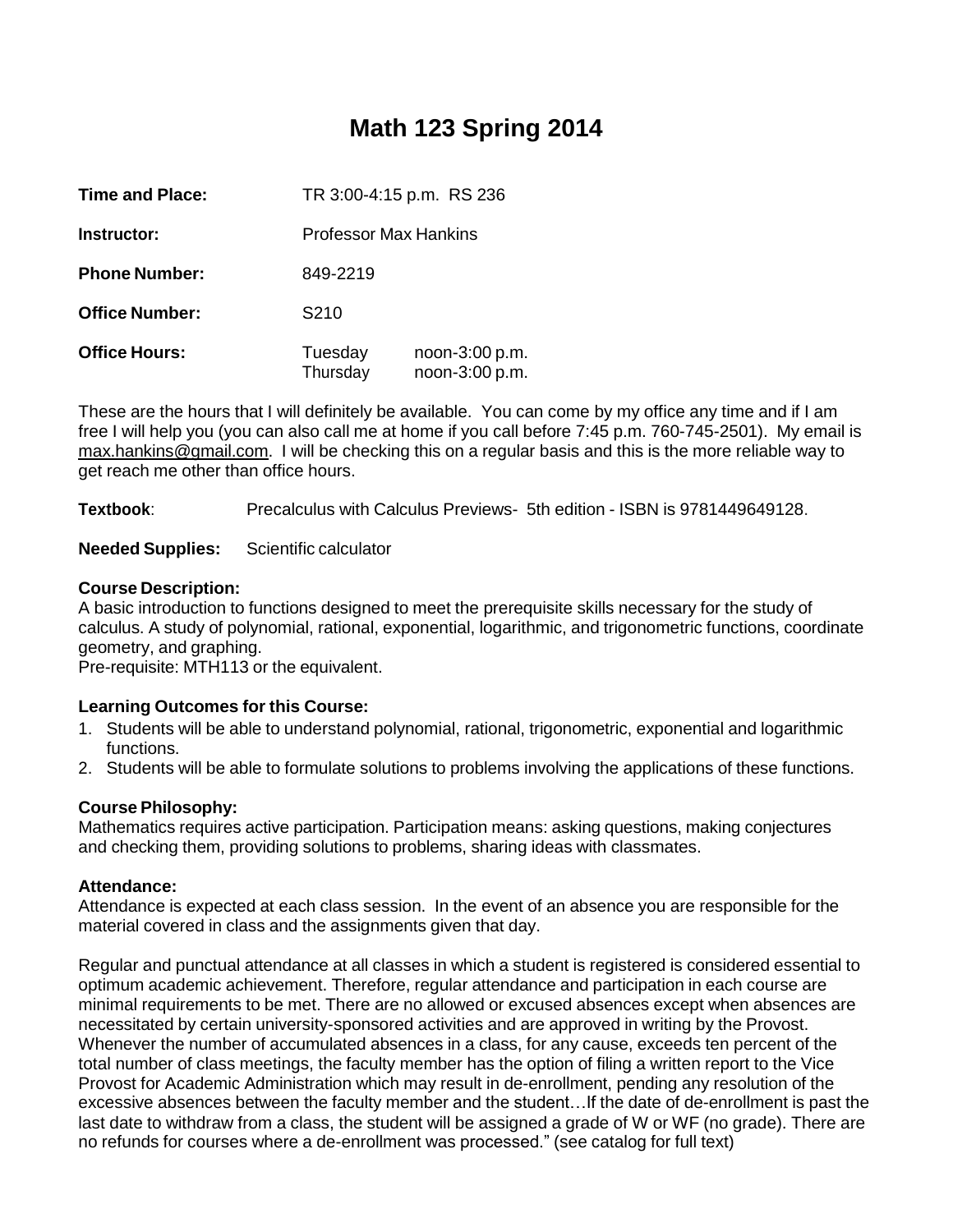#### **Class Enrollment:**

It is the student's responsibility to maintain his/her class schedule. Should the need arise to drop this course (personal emergencies, poor performance, etc.), the student has the responsibility to follow through (provided the drop date meets the stated calendar deadline established by the university), not the instructor. Simply ceasing to attend this course or failing to follow through to arrange for a change of registration (drop/add) may easily result in a grade of F on the official transcript.

#### **Academic Accommodations:**

While all students are expected to meet the minimum academic standards for completion of this course as established by the instructor, students with disabilities may require academic accommodations. At Point Loma Nazarene University, students requesting academic accommodations must file documentation with the Disability Resource Center (DRC), located in the Bond Academic Center. Once the student files documentation, the Disability Resource Center will contact the student's instructors and provide written recommendations for reasonable and appropriate accommodations to meet the individual needs of the student. This policy assists the university in its commitment to full compliance with Section 504 of the Rehabilitation Act of 1973, the Americans with Disabilities (ADA) Act of 1990, and ADA Amendments Act of 2008, all of which prohibit discrimination against students with disabilities and guarantees all qualified students equal access to and benefits of PLNU programs and activities.

Students with learning disabilities who may need accommodations should discuss options with the instructor during the first two weeks of class.

#### **Academic Honesty:**

The Point Loma Nazarene University community holds the highest standards of honesty and integrity in all aspects of university life. Academic honesty and integrity are strong values among faculty and students alike. Any violation of the university's commitment is a serious affront to the very nature of Point Loma's mission and purpose.

Academic dishonesty is the act of presenting information, ideas, and/or concepts as one's own when in reality they are the results of another person's creativity and effort. Such acts include plagiarism, copying of class assignments, and copying or other fraudulent behavior on examinations. For more details on PLNU's policy go to: [http://www.pointloma.edu/experience/academics/catalogs/undergraduate](http://www.pointloma.edu/experience/academics/catalogs/undergraduate-)catalog/point-loma-education/academic-policies

A student who is caught cheating on any item of work will receive a zero on that item and may receive an "F" for the semester. See the PLNU Catalog for a further explanation of the PLNU procedures for academic dishonesty.

# **Final Exam: Date and Time**

The final exam date and time is set by the university at the beginning of the semester and may not be changed by the instructor. Only in the case that a student is required to take three exams during the same day of finals week is an instructor authorized to change the exam date and time for that particular student.

**Grading:** Grades for the course will be based on:

| Homework                     | 250 points   |
|------------------------------|--------------|
| Exams (3 at 150 points each) | 450 points   |
| Final Exam                   | 300 points   |
| Total:                       | 1,000 points |

**Homework (25%):** Homework will be assigned every class meeting. A homework assignment is late if it is not received at the start of class on the due date. No late homework will be accepted; however the two lowest homework scores will be dropped. Please be sure that your homework is stapled together and the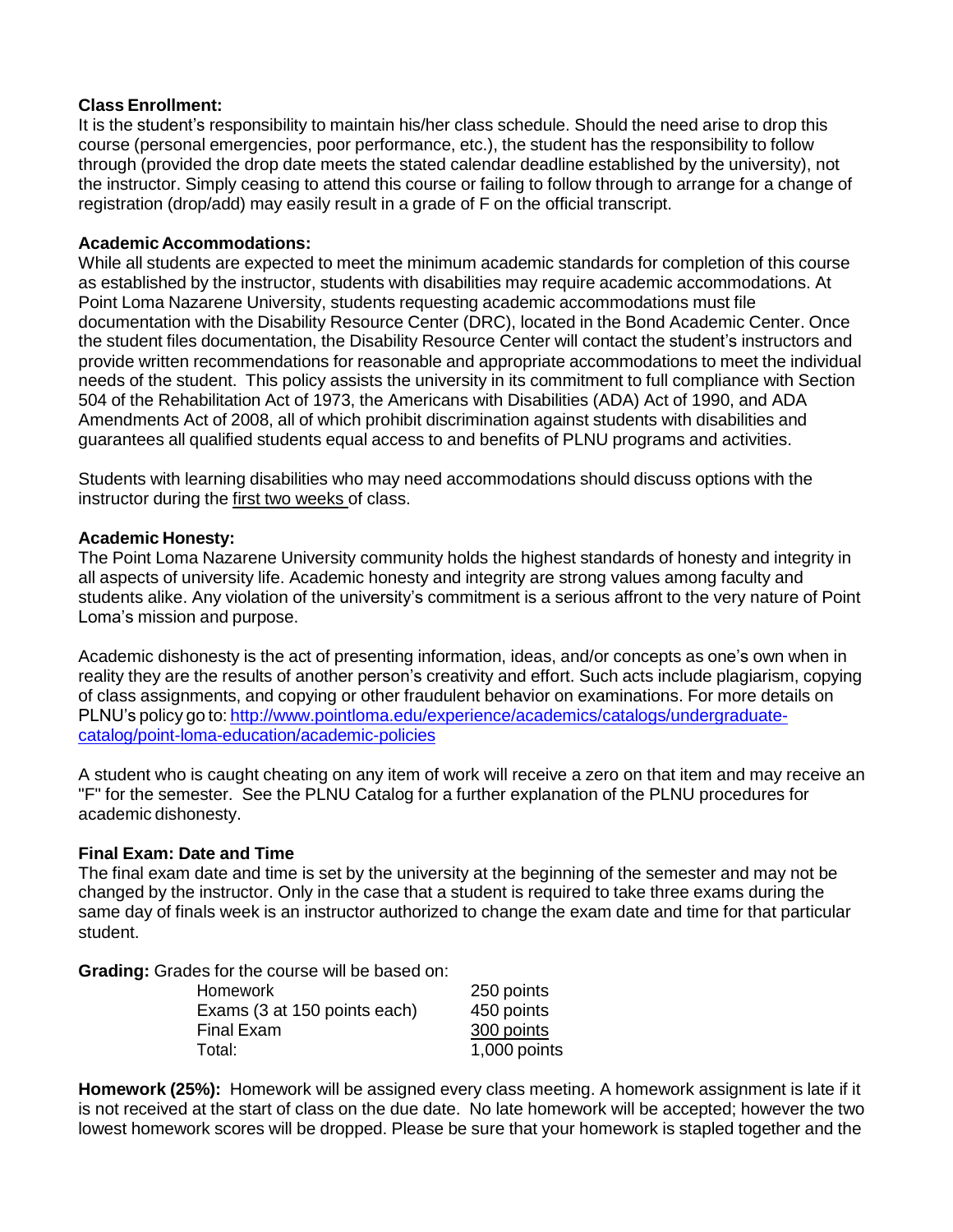problems are in order. Homework will be scored on a combination of completeness and correctness. A random selection (the same for all people) of the problems will be graded on any homework assignment.

**Tests (15% each) and Final Exam (30%):** Tests and the Final Exam will include problems and questions over material assigned in the text, readings and handouts, as well as material presented in class.

No examination shall be missed without prior consent by me or a well documented emergency beyond your control. A score of zero will be assigned for an examination that is missed without prior consent or a well documented emergency beyond your control. The examination schedule is included in the daily schedule. I do not intend to accept excuses such as poor communication with parents, benefactors, sport team sponsors and/or travel agents.

#### **Final Exam: Date and Time**

The final exam date and time is set by the university at the beginning of the semester and may not be changed by the instructor. Only in the case that a student is required to take three exams during the same day of finals week is an instructor authorized to change the exam date and time for that particular student.

| The Final Exam is COMPREHENSIVE       |  |
|---------------------------------------|--|
| Thursday, May 8, 2014, 4:30-7:00 p.m. |  |

**Grading Scale in percentages A B C D** + (87.5, 90) (77.5, 80) (67.5, 70) [92.5, 100] [82.5, 87.5] [72.5, 77.5] [62.5, 67.5]  $[90, 92.5]$   $[80, 82.5)$   $[70, 72.5)$   $[60, 62.5)$ 

**Grading Scale**: Course grades will be assigned according to the following scale:

**Cell Phones:** Turn off any cell phone, pager or things that are distracting while you are in class. Also, do not text or work on other classes while in class (to do so is disrespectful to me and your classmates) and it is not the best use of class time.

**General Advice:** The key to success in this class is to attend lectures regularly and do your homework. You learn mathematics by doing it yourself. You should expect to spend approximately two hours outside of class for every one hour in class working on homework and going over concepts. When doing homework, please note it is normal to not be able to do every problem correct on the first attempt. Do not be discouraged, instead seek help.

# **Sources of Help:**

- 1. Me. If you have questions, ask me. See office hours.
- 2. Other classmates. Form study groups! Work together!